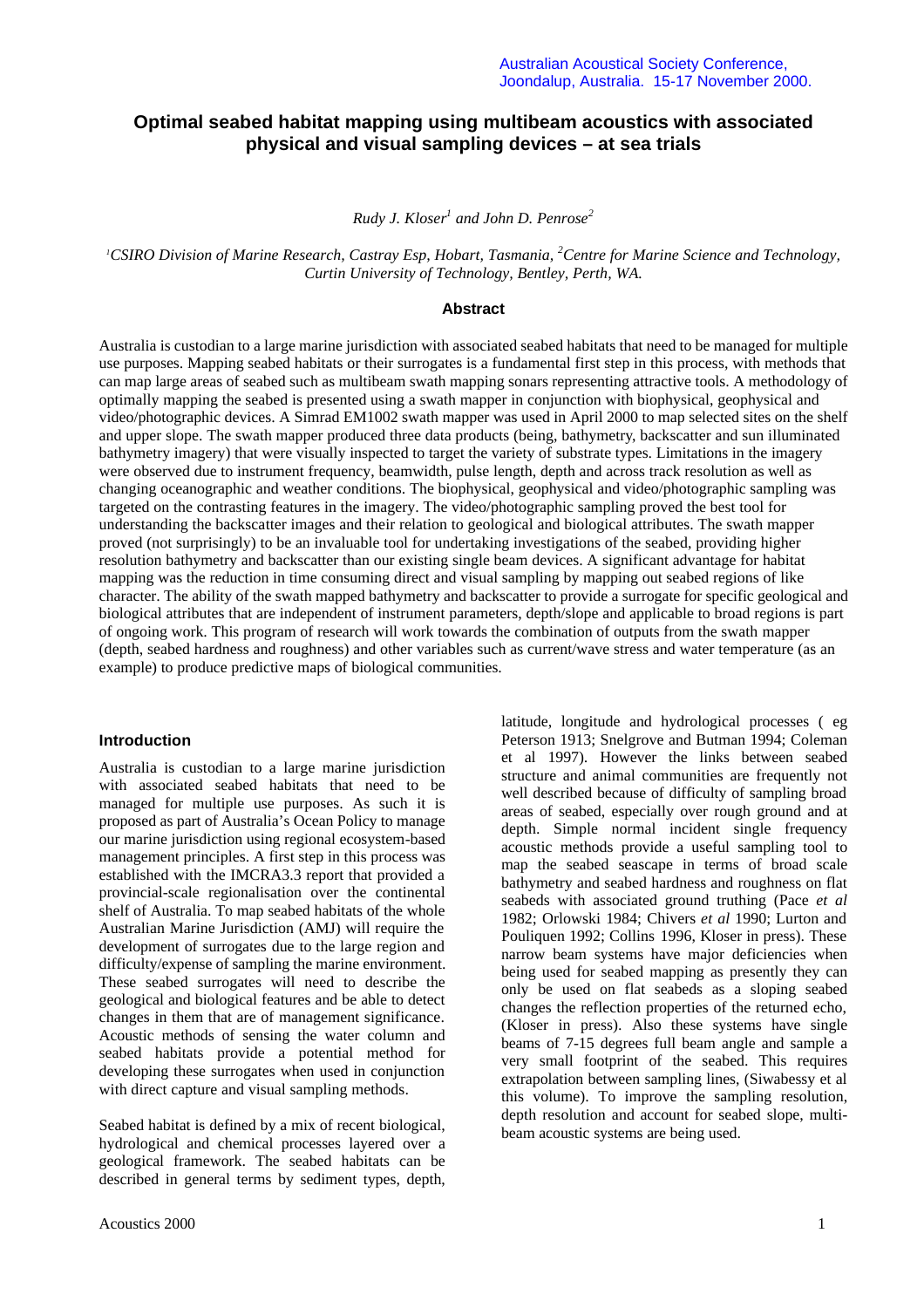In Australia, current national swath mapping efforts are underway within the Australian Geological Survey Organisation (AGSO) and the RAN Hydrographic Office (Hydro). AGSO have carried out swath mapping in deep water 500 – 6000 m over many years for geological surveying and UN Law of the Sea objectives, Exon and Hill, 1999. Recently AGSO have swath mapped the deep water 500 – 3000 m in the South East Australia region using the French IFREMER vessel *L'Atlanta* equiped with a Simrad EM12D. The RAN Hydro office have built two vessels *Leeuwin and Melville* equiped with shallow water Atlas Fansweep swath mappers. These are expected to be commisioned this year and will map the Hydrographic Services high priority areas on the continental shelf.

These multi-beam systems provide detailed bathymetry along the line of the vessels track with swath widths of 2-10 times water depth as well as producing detailed backscatter maps of the seabed. The backscatter maps have lower spatial resolution than those produced by side scan instruments but due to beam forming, multibeams can correct for seabed slope. Investigations using multi-beam backscatter maps to date have concentrated on geological mapping, eg Todd *et al* (1999). What is less certain is the ability of the bathymetry and associated backscatter images to be used as a surrogate for habitat maps of a given region and to determine the level of ground truthing required. More investigation is required to establish the relationship of the backscatter maps to the sediment and biotic communities. This will require the correlation of biological and geological sampling at the various acoustically defined seabed types over a range of depths, seabed slopes and ensonification slant ranges.

# **Methodology**

In April 2000, CSIRO in conjunction with the National Oceans Office fitted a 95 kHz swath mapper (Simrad EM1002, Seatex positioning system) to the 65m CSIRO research vessel *MRV Southern Surveyor.* The Simrad EM1002 is a phase interpolated beamforming swath mapper using a rounded head to reduce sound velocity beam forming errors. It forms 111 beams that are effectively 2 by 2 degrees per beam. The seabed depth per beam is calculated using an amplitude or phase algorithm depending on the angle of incidence. A mean backscatter per beam value is calculate and sidescan values are collected by digitisation along the beam with 1-40 samples collected for each beam. The beams are electronically controlled for roll stabilization.

The swath mapper and existing three frequency (12, 38) and 120kHz) normal incident echo sounders (Simrad EK500) were used to map various shelf regions in the

south east and south west of Australia. The sites were chosen based on historic knowledge as having high importance for fisheries and physical characteristics of depth, seabed morphology (slope and roughness), sediment type, latitude and longitude. At the commencement of each survey site the seawater propagation parameters of absorption and sound velocity were calculated from the formulae of Francois and Garrison (1982) and MacKenzie (1981), respectively, based upon temperature and salinity profiles obtained with a Neil Brown conductivitytemperature-depth recorder (CTD). The swath mapping transect lines were in general carried out orthogonal to the seabed slope aided by the EM1002 data collection software.

The completed swath survey was processed using the Simrad Neptune software to provide three data products of bathymetry, backscatter and sun illuminated imagery. These three data products were visually inspected on board and the biophysical, geophysical and video/photographic sampling targeted at contrasting features in the imagery. The precise location of the direct sampling devices used the vessels dynamic positioning system and a Sonardyne USBL. In general the location of sampling gears could be directed to within 5-10m for depths less than 300 m.

The physical sampling of the geological and biological characteristics were carried out with a variety of instruments. Surficial sediments were obtained with a Smith-McIntyre grab and Box Corer. Box core samples were collected to obtain geoacoustic parameters such as porosity, sound velocity and density. Lithology samples were collected with a rock dredge. In-fauna and epi-fauna specimens were collected with a benthic dredge. Single and stereo video footage were obtained with a vertical drop and towed video platform. The video imagery was used to characterise the biological communities and geomorphology. The stereo footage was collected to measure seabed roughness and sizing of benthic biota. Details of the collection instruments sampling and analysis protocols will be reported elsewhere. The 'at sea' visual inspection of the derived samples has been used here to interpret the swath imagery.

## **Results (preliminary)**

Ten survey areas ranging in depth from 12m to 600m were mapped with the EM1002. In three areas, Maria Island, Big Horseshoe (SE) and Howe Reef (off shelf), swath mapping with the EM1002 was targeted to overlap areas previously mapped by AGSO with a 12 kHz EM12D. In total we collected 40 GBytes of swath mapped data and 9 GBytes of normal incident multifrequency data. These sites provide 'reference' or 'training' areas for the calibration and cross-reference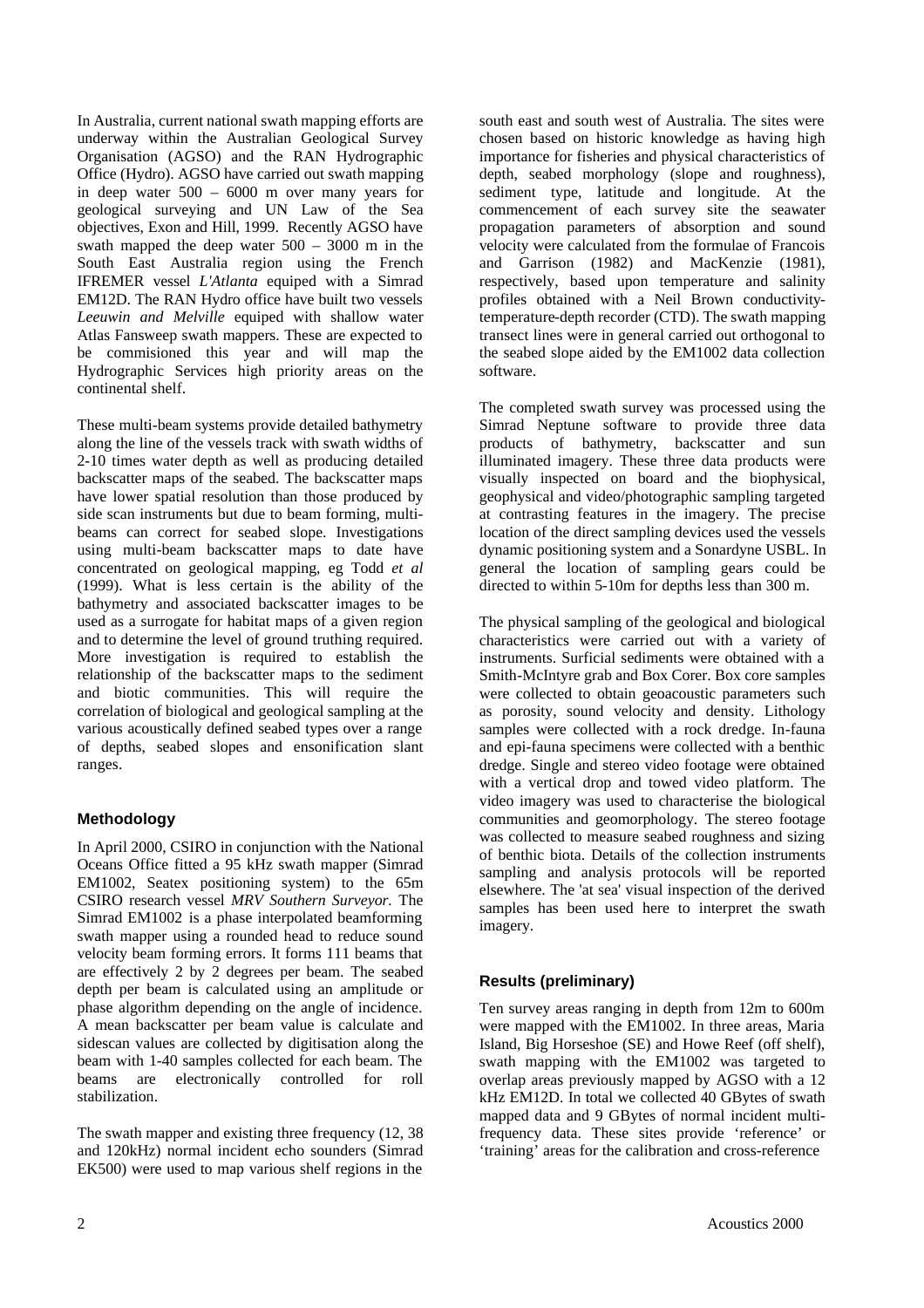

Figure 1. Example of 8 times vertical exaggeration sun illuminated bathymetry in the Great Australian Bight benthic protection zone, depth 135-145 m, showing the rippling on the outer beams due to a roll correction error.



Figure 2. Example of mean acoustic backscatter per beam in regions with and without large sandwaves. High backscatter is black. The dark high backscatter nadir beam shows the vessels track. Note the uneven backscatter across the swath



Figure 3. Sun illuminated bathymetry of the Big Horseshoe, a productive fishing ground showing the depth limitation of the swath mapper at approximately 600 m.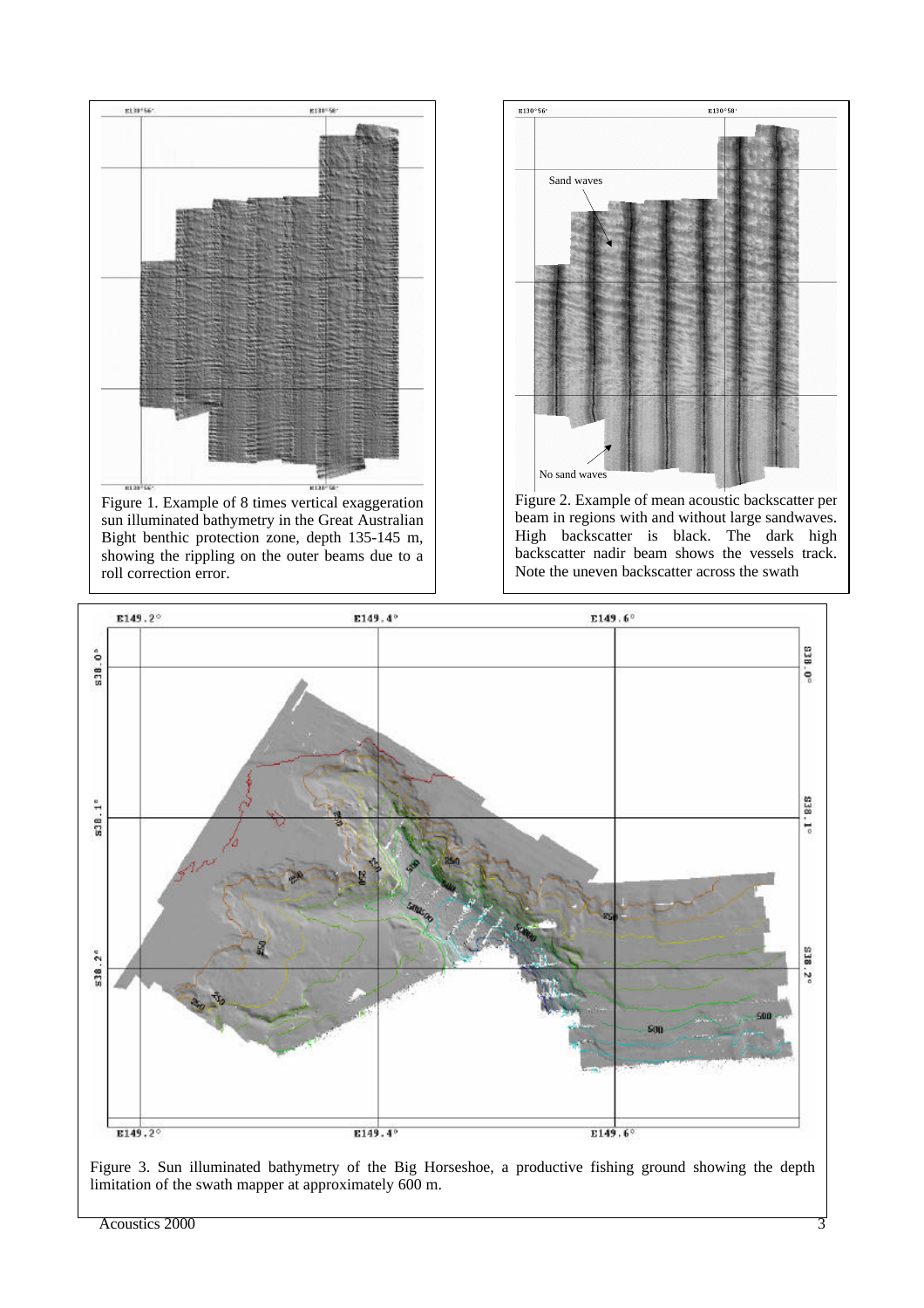distribution of backscatter of acoustic instruments from other vessels in future seabed mapping exercises.



Figure 4. Sun illuminated bathymetry with 8 times height exageration showing limestone outcrops of 0.5 to 1 m height, north-south lines are swath mapper artifacts. Depth 110 – 120 m.



Figure 5. Limstone outcrop fauna image taken from a digital video. Lasers are used for sizing objects

Throughout the survey we operated the system at 140 degrees swath width, 5.5 times water depth. A problem in the outer beams between 60 to 70 degrees caused a vessel-roll related 'depth ripple'. This depth rippling effect of up to 1 m peak to peak amplitude was clearly seen in the sun illuminated maps, Fig 1. The backscatter imagery was also characterised by uneven strength across the swath profile, Fig. 2. An absorption coefficient of 35dB/km was used for most of the voyage that should have corrected the backscatter response based on the temperature and salinity profiles. The EM1002 was capable of recording data of useable

quality to a depth of about 600 m in fine sea conditions. Generally, however, the depth limitation was closer to 400 m because data quality suffered where the seabed was steeply sloping and when sea conditions deteriorated, Fig. 3.

Of particular note was the ability of the system to highlight small-scale seabed features such as limestone outcrops of 0.5 - 1 m or less in height, Fig. 4. These are generally important for supporting communities of large sponges and other attached erect invertebrates that provide complex habitats for fishes, Fig. 5. The swath-mapper also revealed topographic patterns at scales of 100s of metres to kilometres that are not easily detected by single beam instruments. These include complex, rippled soft sediment substrata that dominate the seabed near Maria Island and in the Great Australian Bight Benthic Protection Zone, Fig. 2.

### **Discussion**

In summary, although its performance was impressive, the Simrad EM1002 did not perform to all of its technical specifications. Some of the problems encountered were due to the temporary instalation of the equipment on our survey vessel. Whilst others associated to the limited swath width (3.5 times swath width) of the sonar and the uneven backscatter profile have not been resolved to date.

The bathymetric and backscatter images were of good enough quality to deliniate the major seabed characteristics and target our biophysical, geophysical and visual samplers. The detailed bathymetry of the instrument revealed a level of seabed classification that could not be ascertained with single beam acoustic devices.

The consistency and relationship of seabed type to instrument settings, depth, seabed slope and acoustic slant range for backscatter measurements will be investigated by repeat measurements over the ground truth sites selected and compared to model predictions of the backscatter returns (Jackson *et al* 1986). Further the ability for the acoustic devices to represent a surrogate for seabed type suitable for habitat description will also be explored.

## **Acknowledgements**

 This work is being supported by the National Oceans Office and CSIRO Marine Research. The co investigators in the project were Alan Williams and Alan Butler. In particular we thank Tim Ryan, Scott Gordon and Gordon Keith for collection and processing of the swath mapped data. Bruce Barker for extraction of video images. Matt Sherlock, Ian Helmond and their teams for installing the swath mapper on Southern Surveyor. Our fellow voyage